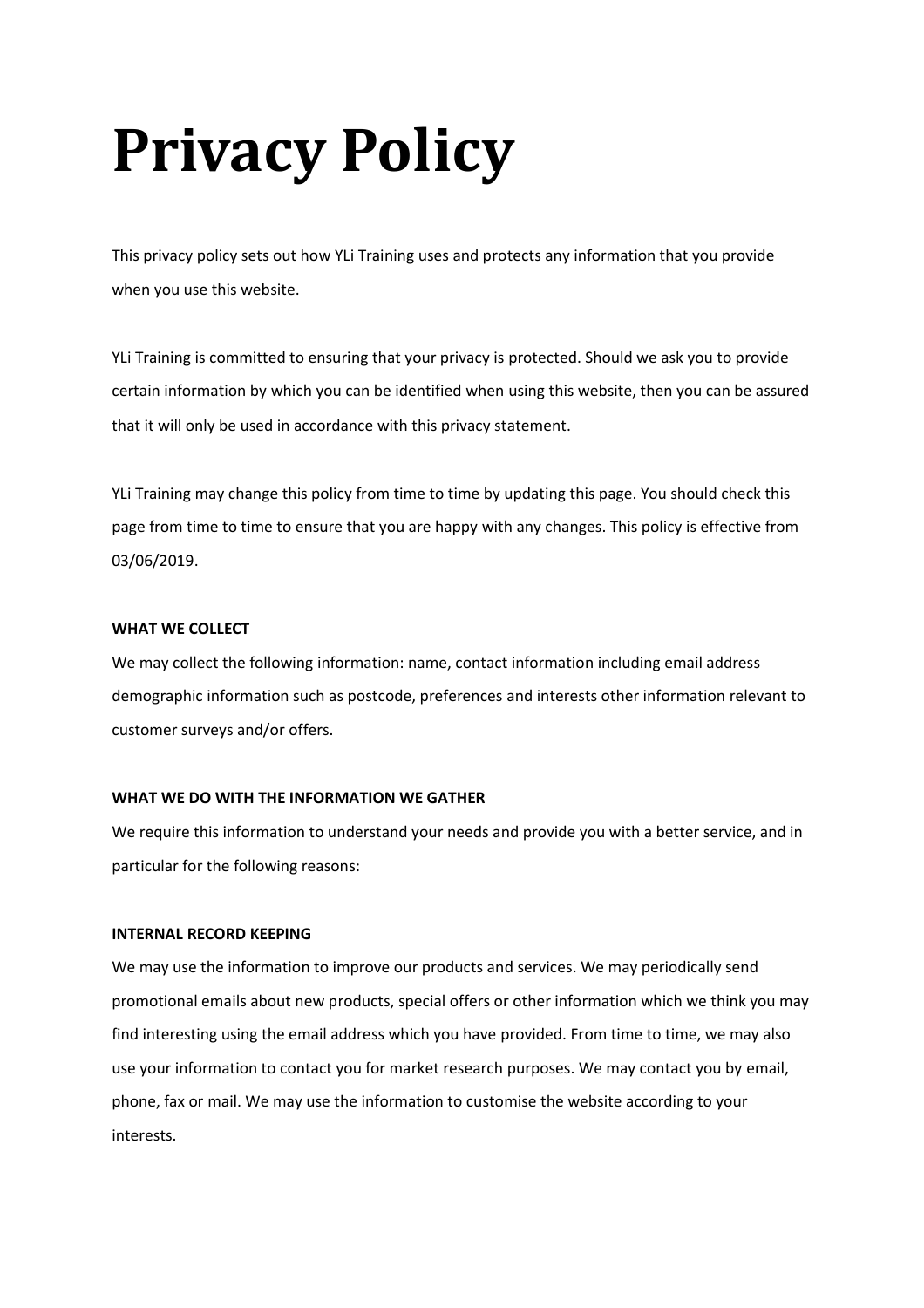#### **SECURITY**

We are committed to ensuring that your information is secure. In order to prevent unauthorised access or disclosure, we have put in place suitable physical, electronic and managerial procedures to safeguard and secure the information we collect online.

# **HOW WE USE COOKIES**

A cookie is a small file which asks permission to be placed on your computer's hard drive. Once you agree, the file is added and the cookie helps analyse web traffic or lets you know when you visit a particular site. Cookies allow web applications to respond to you as an individual. The web application can tailor its operations to your needs, likes and dislikes by gathering and remembering information about your preferences.

We use traffic log cookies to identify which pages are being used. This helps us analyse data about webpage traffic and improve our website in order to tailor it to customer needs. We only use this information for statistical analysis purposes and then the data is removed from the system.

Overall, cookies help us provide you with a better website by enabling us to monitor which pages you find useful and which you do not. A cookie in no way gives us access to your computer or any information about you, other than the data you choose to share with us.

You can choose to accept or decline cookies. Most web browsers automatically accept cookies, but you can usually modify your browser setting to decline cookies if you prefer. This may prevent you from taking full advantage of the website.

### **LINKS TO OTHER WEBSITES**

Our website may contain links to other websites of interest. However, once you have used these links to leave our site, you should note that we do not have any control over that other website. Therefore, we cannot be responsible for the protection and privacy of any information which you provide whilst visiting such sites and such sites are not governed by this privacy statement. You should exercise caution and look at the privacy statement applicable to the website in question.